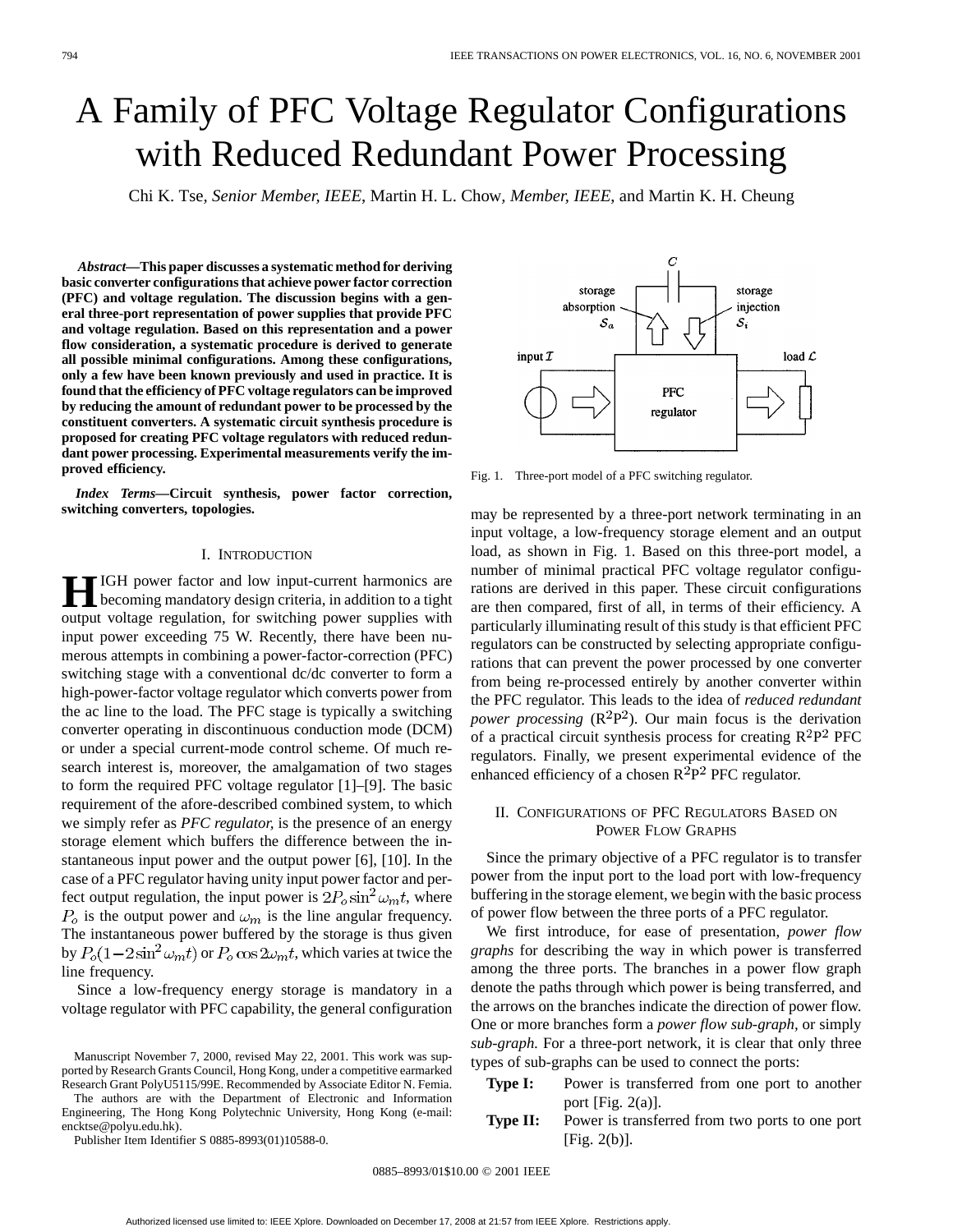

Fig. 2. Power flow sub-graphs. (a) Type I. (b) Type II. (c) Type III.



Fig. 3. Power flow graphs for PFC regulators. (a) Type I-I. (b) Type I-II. (c) Type I-III. (d) Type II-III.

**Type III:** Power is transferred from one port to two ports  $[Fig. 2(c)].$ 

Now we can construct the complete power flow graph for a PFC regulator using the three types of sub-graphs of Fig. 2. Clearly, there are only four possible constructions, each comprising two sub-graphs. For ease of reference, we denote the complete power flow graph by Type I-I if it involves two Type I sub-graphs. For a power flow graph that involves one Type I sub-graph and one Type II sub-graph, we refer to it as Type I-II. Likewise, we also have Type I-III and Type II-III power flow graphs, as shown in Fig. 3.

Finally, since the minimal configuration requires two simple converters, we complete the derivation by putting two converters in the appropriate paths of the power flow graph. In particular we consider putting one converter to each sub-graph in order to take full control of power flow to and/or from each port. Also, for each Type II and Type III sub-graph, we have three possible ways of placing a converter. Hence, *sixteen configurations of PFC regulators are possible.* For simplicity, we denote them as Configuration I-I, Configuration I-IIA, Configuration I-IIB, Configuration I-IIC, Configuration I-IIIA, Configuration I-IIIB, Configuration I-IIIC, etc., as shown in Fig. 4.

Based on these configurations, we can construct actual circuits using two simple converters. For the cascade configuration, i.e., Configuration I-I, many topologies have been proposed previously [2]–[4]. The well-known BIFRED circuit is an example of Configuration I-IIIB. In García *et al.* [8], a practical circuit was proposed again for Configuration I-IIIB, but with two duty-cycle control for achieving PFC and output regulation. In Jiang *et al.* [3], yet another circuit of Configuration I-IIIB was proposed. Table I lists some previously reported circuits and their respective configurations. Instead of studying these circuits individually, our focus in this paper is to derive a systematic method for generating practical PFC regulators, and specifically those which can reduce the amount of redundant power processed by the constituent converters.

#### III. COMPARISON OF EFFICIENCY

Intuitively, the cascade configuration, i.e., Configuration I-I, has a poor efficiency since the input power is processed by the two converters "serially" before reaching the load. If  $\eta_1$  and  $\eta_2$ are the efficiencies of the two converters, the overall efficiency of Configuration I-I is given by  $\eta_{I-I} = \eta_1 \eta_2$ .

For Configuration I-IIA, the efficiency is expected to be higher than  $\eta_1 \eta_2$  since part of the input power goes through only one converter stage. Suppose the input power is split, in a ratio of k to  $1 - k$ , into converters 1 and 2, as shown in Fig. 4(b). The efficiency in this case is

$$
\eta_{\text{I-IIA}} = k\eta_1 \eta_2 + (1 - k)\eta_2 \n= \eta_1 \eta_2 + (1 - k)\eta_2 (1 - \eta_1) \n> \eta_1 \eta_2 \quad \text{for all } 0 < k < 1.
$$
\n(1)

For Configuration I-IIC, we assume that the input power is split, in a ratio of k to  $1 - k$ , into converters 1 and 2, as shown in Fig. 4(c). The efficiency is given by

$$
\eta_{\text{I-IIB}} = k\eta_1 + (1 - k)\eta_2 > \min\{\eta_1, \eta_2\}
$$
  
for all  $0 < k < 1 > \eta_1 \eta_2$ . (2)

Likewise, the efficiencies of the other configurations can be found, as tabulated in Table II. It is readily shown that Configurations I-IIA through IIC-IIIC all have a higher efficiency than Configuration I-I. In other words, *the lower bound of the efficiency of a PFC regulator,*  $\eta$ , *is theoretically equal to*  $\eta_{I-I}$ , *i.e.*,  $\eta \leq \eta_1 \eta_2$ .

The above theoretical efficiency calculation does highlight a possible way to the design of inherently efficient PFC regulators, which is to minimize redundant power processing of the two constituent converters.

# IV. DERIVATION OF PRACTICAL PFC REGULATOR CIRCUITS WITH REDUCED REDUNDANT POWER PROCESSING

In Section II, sixteen basic configurations of PFC regulators have been derived, each of which is composed of two basic switching converters. One of these is the conventional cascade configuration in which a PFC stage is cascading with a dc/dc converter stage [4]–[7]. The other fifteen have noncascading structures which, as shown above, have a higher efficiency compared to the cascade configuration. The improved efficiency can be attributed to the *reduced-redundant-power-processing* feature of the noncascading structures. However, not all fifteen configurations can be readily implemented in practical forms. Upon close inspection of these configurations, we can readily conclude that out of the fifteen configurations, four permit simple interconnections and transformer isolation, namely, configurations I-IIA, I-IIB, I-IIIA and I-IIIB [Fig. 4(b), (c), (e) and (f)]. In the following, we present a systematic procedure for synthesizing PFC regulator circuits that arise from these four basic configurations.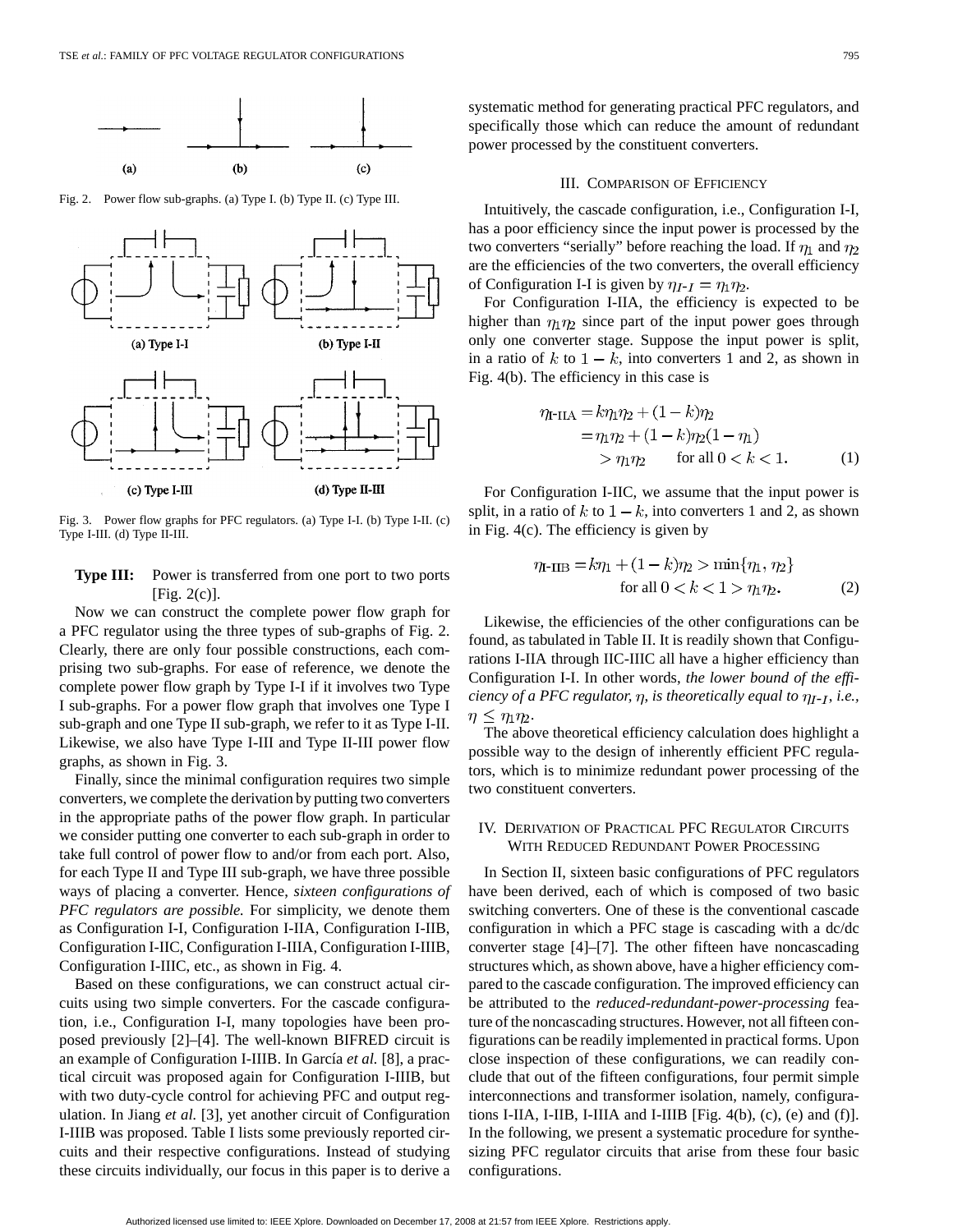

Fig. 4. Configurations of PFC regulators in terms of power flow. Solid square boxes denote simple converters.

TABLE I PREVIOUSLY REPORTED PFC REGULATOR CIRCUITS

| PFC regulator circuit      | Configuration |  |
|----------------------------|---------------|--|
| Ćuk, SSIPP [4], BIBRED [2] | I-I           |  |
| Zeta                       | I-IIA         |  |
| SEPIC, BIFRED [2]          | I-IIIB        |  |
| PPFC [3]                   | $I-IIIB$      |  |
| García circuit [8]         | I-IIIB        |  |

# *A. Transformation of Power Flow Graphs into Equivalent Circuits*

Since the input and load are voltage terminated, the use of voltage converters and capacitive storage becomes a convenient choice. The basic voltage converters are shown in Fig. 5. In general, an  $R^2P^2$  circuit can be realized by two voltage converters connecting the input, storage and load ports. The crucial question is how to connect the ports with two converters, such that the power flow configuration concerned can be realized.

In transforming the power flow representations of Fig. 4(b), (c), (e) and (f) into practical circuits, the following basic connection rules should be observed:

1) Since the ports are voltage terminated, connection of any two ports simultaneously to a converter should be realized by a *series circuit connection.*

2) Connection of a port with the inputs (or outputs) of two converters should be realized by a *parallel circuit connection.*

Based on these rules and Fig. 4, we can develop equivalent circuit representations for the four basic configurations of  $\mathbb{R}^2\mathbb{P}^2$ PFC regulators, as shown in Fig. 6.

#### *B. Placement of Constituent Basic Converters*

The next logical step in the synthesis process is to place converters appropriately in the rectangular boxes of Fig. 6, paying attention to the polarity markings of the input and output terminals of the converters. In general, referring to Fig. 5, power flows through a converter from terminals  $X^+X^-$  to  $Y^+Y^-$ . Thus, in order to ensure power flows in the appropriate directions, we place converters in the circuits of Fig. 6 in such a way that terminals  $X^+X^-$  and  $Y^+Y^-$  of the basic converters of Fig. 5 match those in the  $R^2P^2$  PFC regulator circuits. However, the choice of basic converters to be placed in the  $R^2P^2$  PFC regulator circuits is not arbitrary, as will be discussed in the next subsection.

## *C. Constraints on the Choice of Basic Converters*

We now consider using nonisolated basic converters for realizing converters 1 and 2, and examine the constraints in the choice of converters. We first observe that all nonisolated converters have a direct short-circuit path between input and output terminals, during the entire or part of a switching period.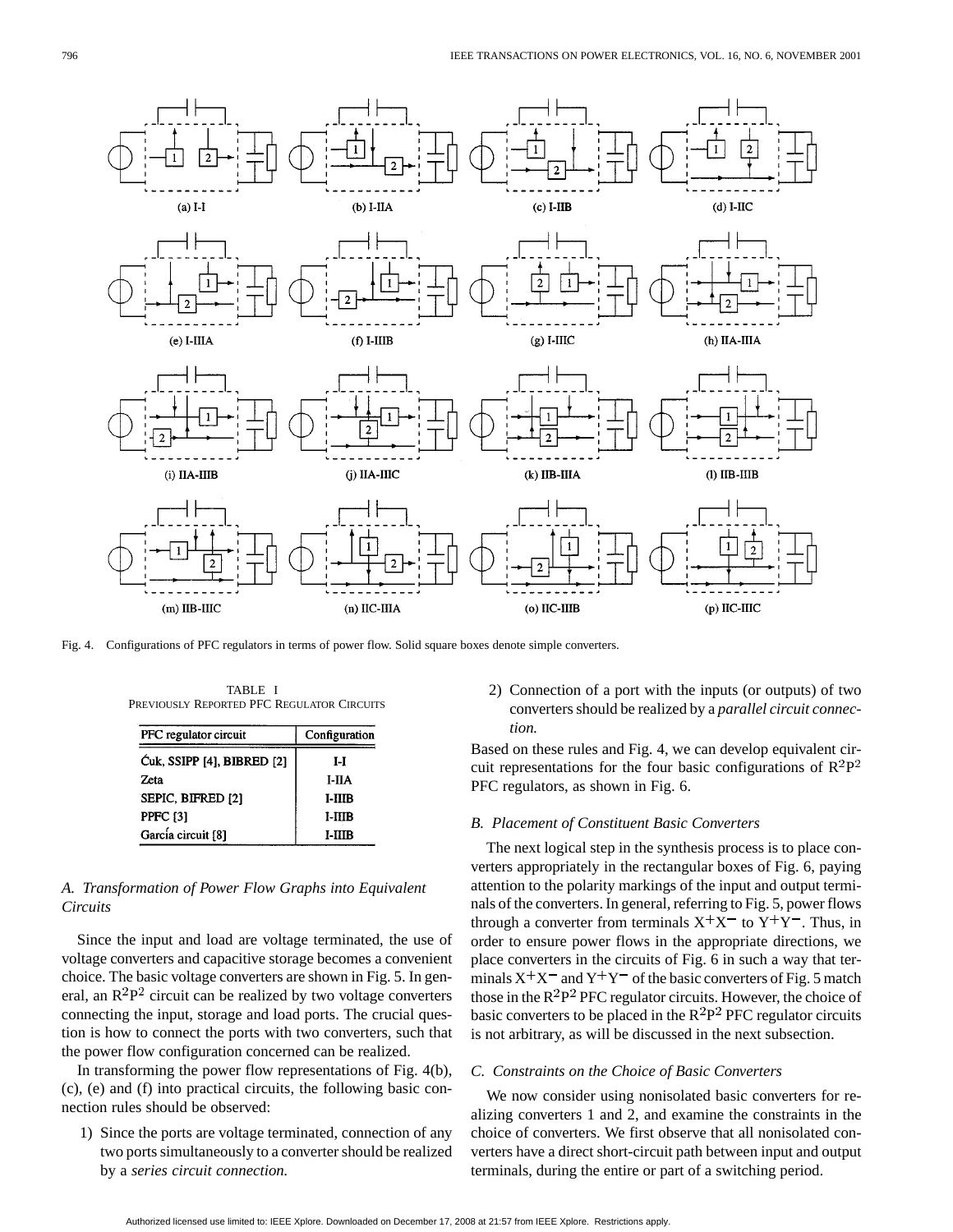

TABLE II

Fig. 5. Basic voltage converter circuits: (a)–(c) nonisolated, (d)–(e) isolated.

- For the nonisolated buck and boost converters, regardless of how the switch, diode and inductor are re-arranged, there is a short-circuit path either between  $X^+$  and  $Y^+$ , or between  $X^-$  and  $Y^-$ .
- For the nonisolated buck-boost converter, regardless of how the switch, diode and inductor are re-arranged, there is a short-circuit path either between  $X^+$  and  $Y^-$ , or between  $X^-$  and  $Y^+$ .

Clearly, in choosing a nonisolated basic converter for placement in an  $R^2P^2$  circuit, care should be taken to ensure that the shortcircuit paths imposed by the basic converters do not affect the intended connections. The allowable short-circuit paths can be readily found by inspection of the  $R^2P^2$  circuits of Fig. 6.

- 1) For Configuration I-IIA, short-circuit paths are allowed between
	- a)  $X^+$  and  $Y^-$  of converter 1;
	- b) any X and Y terminal of converter 2.
- 2) For Configuration I-IIB, short-circuit paths are allowed between
	- a)  $X^-$  and  $Y^-$  of converter 1;
	- b)  $X^-$  and  $Y^+$  of converter 2.
- 3) For Configuration I-IIB, short-circuit paths are also allowed between
	- a)  $X^+$  and  $Y^-$  of converter 1;
	- b)  $X^+$  and  $Y^+$  of converter 2.
- 4) For Configuration I-IIIA, short-circuit paths are allowed between
	- a)  $X^-$  and  $Y^+$  of converter 1;
	- b)  $X^+$  and  $Y^+$  of converter 2.
- 5) For Configuration I-IIIA, short-circuit paths are also allowed between
	- a)  $X^-$  and  $Y^-$  of converter 1;
	- b)  $X^+$  and  $Y^-$  of converter 2.
- Authorized licensed use limited to: IEEE Xplore. Downloaded on December 17, 2008 at 21:57 from IEEE Xplore. Restrictions apply.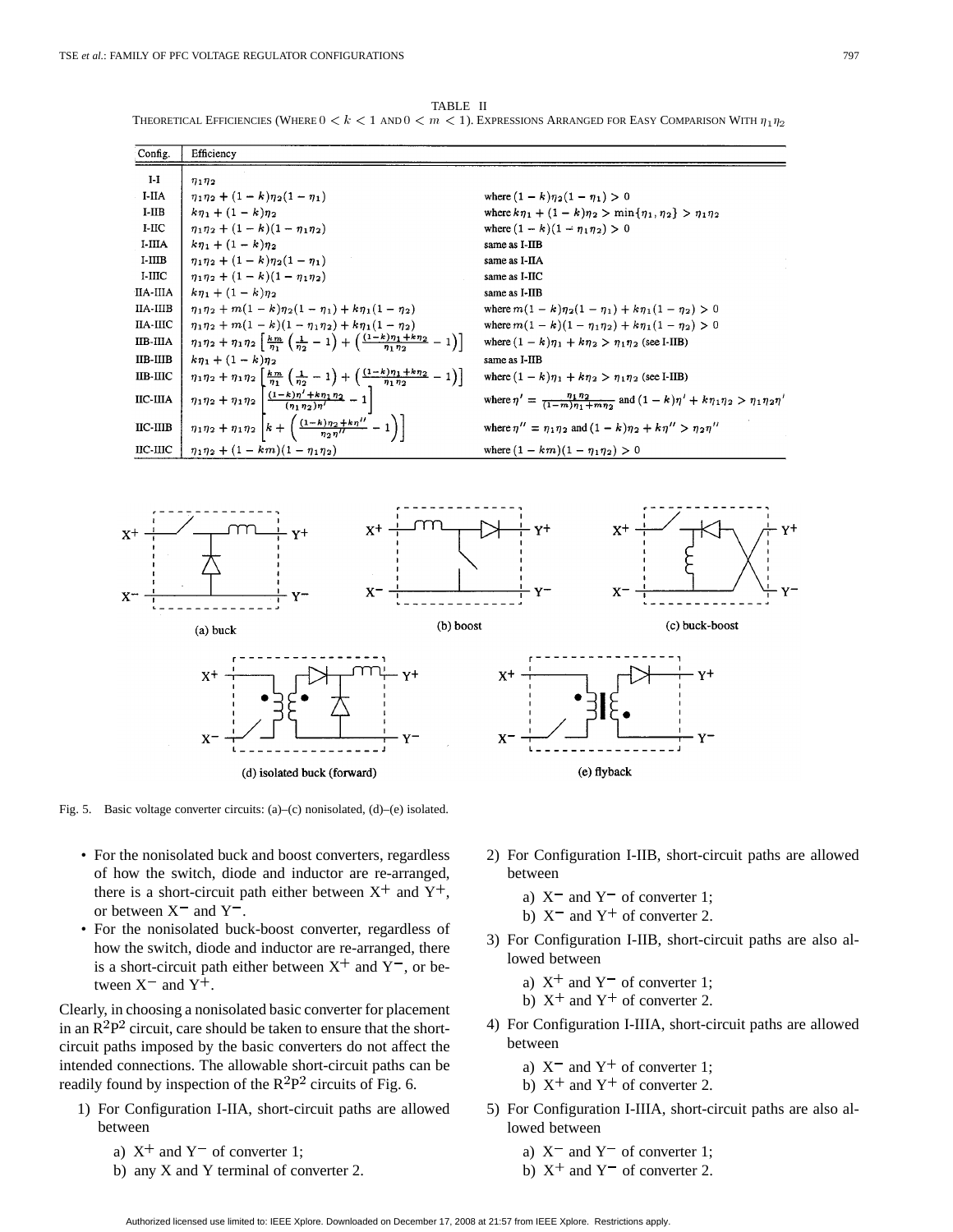

Fig. 6. Equivalent circuits of the simplest *reduced redundant power processing* ( $R^2P^2$ ) configurations. Rectangular blocks denote converters. (a) I-IIA; (b) I-IIB; (c) I-IIIA; and (d) I-IIIB.

- 6) For Configuration I-IIIB, short-circuit paths are allowed between
	- a)  $X^-$  and  $Y^+$  of converter 1;
	- b) any X and Y terminal of converter 2.

From the above observations and the earlier observations regarding the presence of short-circuit paths in the basic nonisolated converters, we can deduce the type of basic nonisolated converters that can be used for converters 1 and 2 in a nonisolated  $R^2P^2$  PFC regulator. The main results are stated as follows and summarized in Table III, along with some previously reported circuits.

- For Configuration I-IIA, converter 1 can only be a buckboost converter, and converter 2 can be any converter.
- For Configuration I-IIB, two cases are possible. If converter 1 is a buck or a boost converter, converter 2 can only be a buck-boost converter. If converter 1 is a buck-boost converter, converter 2 can be a buck or a boost converter.
- For Configuration I-IIIA, two cases are possible. If converter 1 is a buck-boost converter, converter 2 can only be a buck or a boost converter. If converter 1 is a buck or a boost converter, converter 2 can only be a buck-boost converter.
- For Configuration I-IIIB, converter 1 can only be a buckboost converter, and converter 2 can be any converter.

# *D. Requirement for Isolation Between Input and Load*

The requirement of isolation between the input and load necessitates the use of transformer-isolated converters for either or both constituent converters. The simplest implementation for Configurations I-IIA and I-IIIB is to have only converter 2 isolated, and in any such implementation, converter 1 must be a

TABLE III POSSIBLE CHOICE OF CONVERTERS FOR NON-ISOLATED  $\mathbb{R}^2\mathbb{P}^2$  PFC REGULATOR TOPOLOGIES

| Configuration | Conv. 1    | Conv. 2    | Reported              |
|---------------|------------|------------|-----------------------|
|               |            | buck       | Zeta                  |
| I-IIA         | buck-boost |            | Chow et al. $[10]$    |
| I-IIA         | buck-boost | buck-boost |                       |
| I-IIA         | buck-boost | boost      |                       |
| <b>I-IIB</b>  | huck       | buck-boost |                       |
| I-IIB         | boost      | buck-boost |                       |
| $I-IIB$       | buck-boost | buck       |                       |
| $I-IIIB$      | buck-boost | hoost      |                       |
| $I-IIIA$      | buck-boost | buck       |                       |
| I-IIIA        | buck-boost | boost      |                       |
| I-IIIA        | buck       | buck-boost |                       |
| I-IIIA        | boost      | buck-boost |                       |
| I-IIIB        | buck-boost | buck       |                       |
| I-IIIB        | buck-boost | buck-boost | García et al. [8]     |
| $I-IIIB$      | buck-boost | boost      | <b>SEPIC</b>          |
|               |            |            | BIFRED <sup>[1]</sup> |

buck-boost converter while converter 2 can be any isolated converter. Of course, if converter 1 is also isolated (though not necessary), any combination of converter types is possible.

Moreover, Configurations I-IIB and I-IIIA would require transformer isolation for both converters 1 and 2, and hence can employ any combination of basic isolated converters.

#### V. CIRCUIT SYNTHESIS EXAMPLES

In this section we will apply the afore-described synthesis procedure to construct practical  $R^2P^2$  PFC voltage regulators.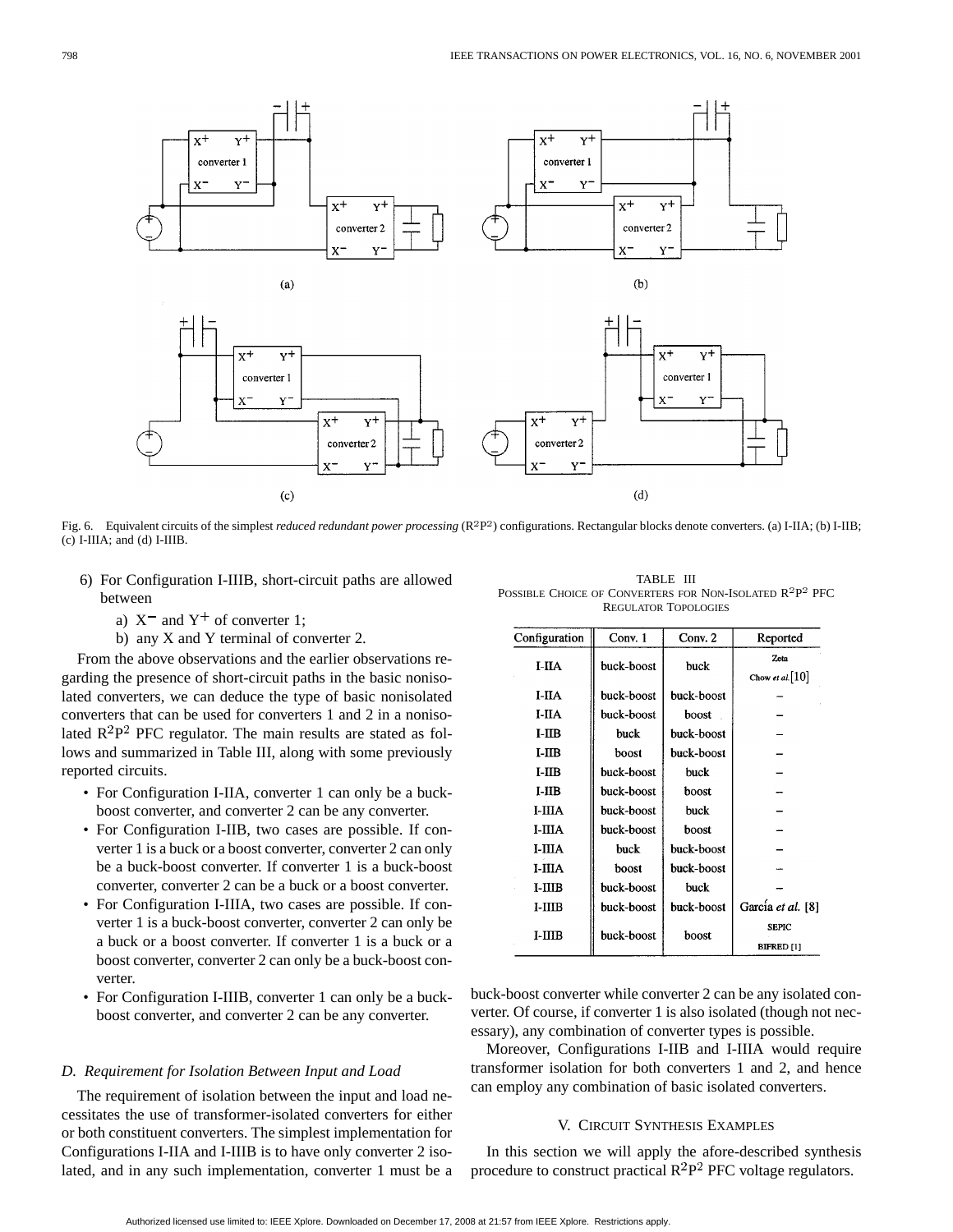

Fig. 7. (a) A possible implementation for Configuration I-IIA using a buck-boost and a buck converter for converters 1 and 2; (b) isolated version using a buck-boost and a transformer-isolated forward converter for converters 1 and 2. Core reset arrangement omitted for brevity.



Fig. 8. (a) A possible implementation for Configuration I-IIB using a buck-boost and a buck converter for converters 1 and 2; (b) isolated version using a flyback and a forward converter for converters 1 and 2. Core reset arrangement omitted for brevity.

*Example 1: Realization of Configuration I-IIA:* As mentioned before, the simplest way to provide isolation between the input and the load for Configuration I-IIA is to use an isolated converter for converter 2. Note that converter 1 need not be isolated. Thus, we can employ any isolated converter for converter 2, but necessarily use a buck-boost converter for converter 1 (to avoid having to use an isolated converter





 $(b)$ 

Fig. 9. (a) A possible implementation for Configuration I-IIIA using a buck-boost and a buck converter for converters 1 and 2; (b) isolated version using a flyback and a forward converter for converters 1 and 2. Core reset arrangement omitted for brevity.



Fig. 10. (a) A possible implementation for Configuration I-IIIB using buck-boost converters for converters 1 and 2; (b) isolated version using a flyback and a forward converter for converters 1 and 2.

for converter 1). Let us choose a buck converter for converter 2. Placing the two converters appropriately in the equivalent circuit of Configuration I-IIA shown in Fig. 6, we obtain the circuit shown in Fig. 7(a). The transformer isolated version is shown in Fig. 7(b).

*Example 2: Realization of Configuration I-IIB:* We consider Configuration I-IIB. Suppose we employ a buck-boost and a buck converter for converters 1 and 2 respectively. Similar to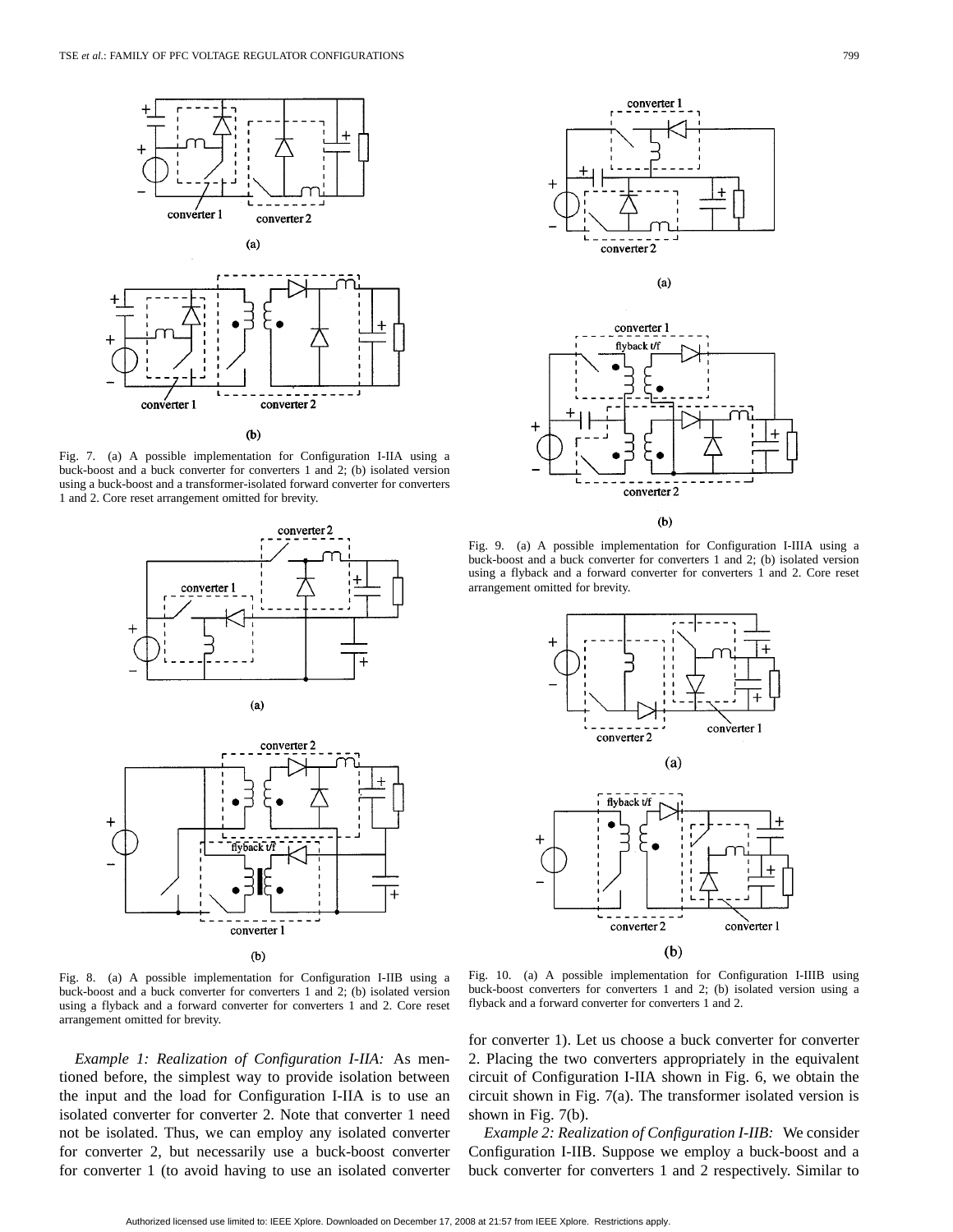

Fig. 11. Schematic of experimental  $R^2P^2$  PFC regulator. Note that the two-switch forward topology and the choice of MOSFET's are immaterial to this experiment since the aim is to verify the improved efficiency of the noncascade structure based on the same set of constituent converters. Comparisons are relative, not absolute.



Fig. 12. Efficiency comparison of Configuration I-IIA circuit [Fig. 4(b)], showing improved overall efficiency over a cascade structure for (a)  $V_C = 160$  V; (b)  $V_C = 190$  V; (c)  $V_C = 200$  V and (d)  $V_C = 230$  V.

Example 1, we obtain an  $R^2P^2$  PFC regulator, as shown in Fig. 8. Note that both isolation is required of both converters 1 and 2 in order to provide isolation for the  $R^2P^2$  PFC regulator.

*Example 3: Realization of Configuration I-IIIA:* Consider Configuration I-IIIA. Suppose we employ a buck-boost and a buck converter for converters 1 and 2 respectively. Likewise, we obtain a new PFC regulator, as shown in Fig. 9.

*Example 4: Realization of Configuration I-IIIB:* Like Configuration I-IIA, isolation can be achieved for Configuration I-IIIB by employing an isolated converter for converter 2, and there is no need for converter 1 to be isolated. Thus, we can employ any isolated converter for converter 2, but necessarily use a buck-boost converter for converter 1 (to avoid having to use an isolated converter for converter 1). Fig. 10 shows a possible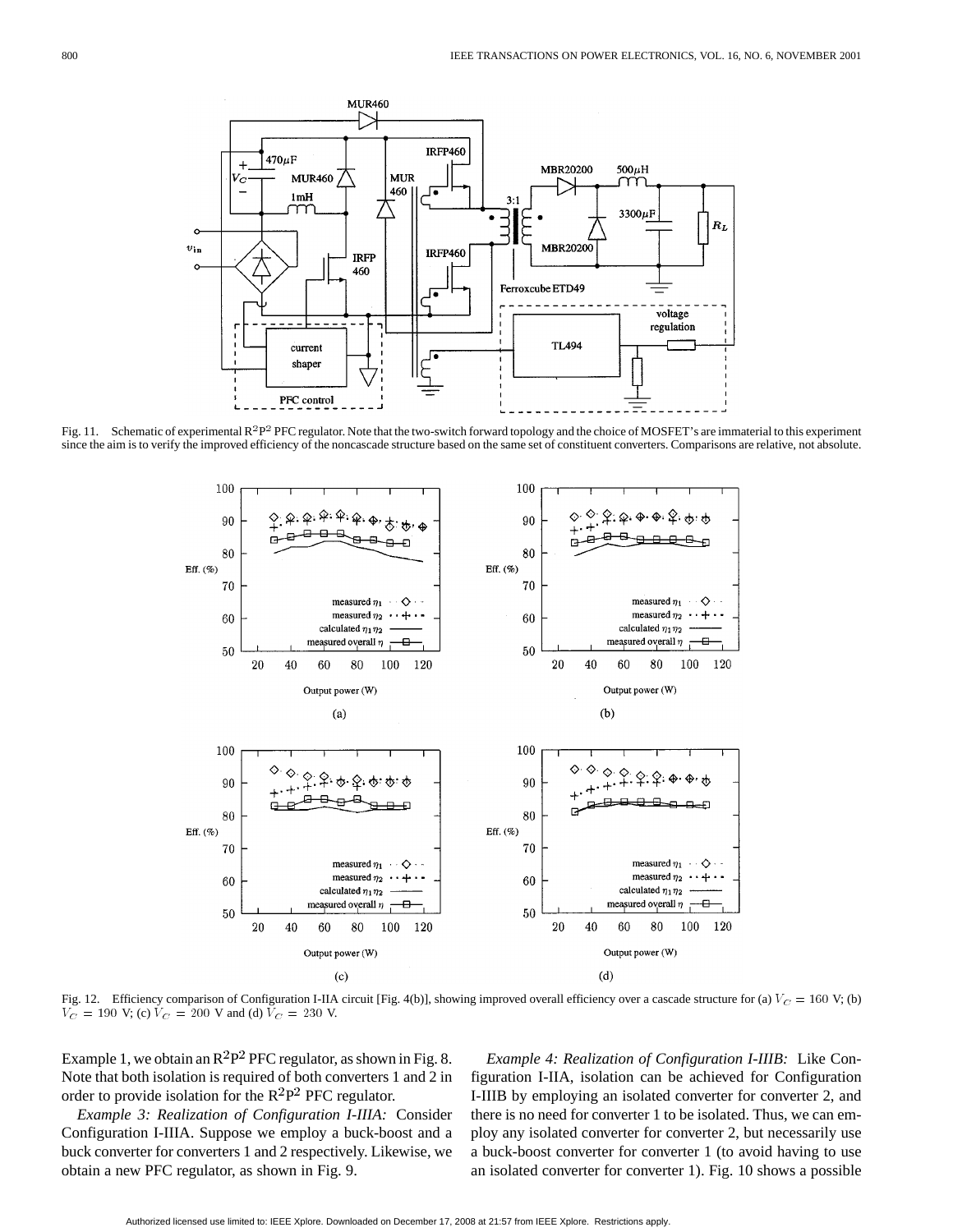

Fig. 13. Efficiency versus  $V_C$  at 100 W for Configuration I-IIA circuit [Fig. 7(b)], confirming the efficiency formula; calculated curve is based on efficiency formula and measured values of  $\eta_1$  and  $\eta_2$ ; experimental curve is from direct measurement of the overall efficiency.



Fig. 14. Measured harmonic distortions versus output power. (a)  $V_{\rm in}/V_{\rm c} =$ 0.55; (b)  $V_{\rm in}/V_{\rm c} = 0.69$ .

 $R^2P^2$  PFC regulator circuit arising from Configuration I-IIIB. This circuit has been tested experimentally by García [8].



Fig. 15. Measured waveforms of input voltage (trace 1), input current (trace 2), capacitor voltage (trace 3). (a)  $V_c = 160 \text{ V}$ ; (b)  $V_c = 200 \text{ V}$ . Scale: 100 V/div, 1 A/div and 4 ms/div.

# VI. EXPERIMENTAL TESTS

In this section we attempt to demonstrate the advantage of  $R^2P^2$  PFC regulators experimentally. We choose in particular the circuit of Fig. 7(b) (Configuration I-IIA) for the purpose of illustration. The two constituent converters are a buck-boost converter and a forward converter. Fig. 11 shows the schematic of the circuit. The two extra diodes connecting the primary side of the power transformer are for core reset purposes. The control consists of a simple TL494 control chip applied to the forward converter for regulating the output voltage, and a simple feedback circuit applied to the buck-boost converter for shaping the input current. The circuit is tested over a power range from 20 W to 120 W.

Since our purpose is to verify the function of reduced redundant power processing, we specifically measure the efficiencies of the two constituent converters and compare their product with the measured overall efficiency, under the same voltage stress for each power level. For example, Fig. 12 compares the efficiencies for  $V_C$  at 160 V, 190 V, 200 V and 230 V. Similar tests were performed for other values of  $V_C$ . Fig. 13 shows a plot of efficiency versus  $V_C$  at 100 W output power. From Fig. 12, we see that the efficiency of the converter is generally improved